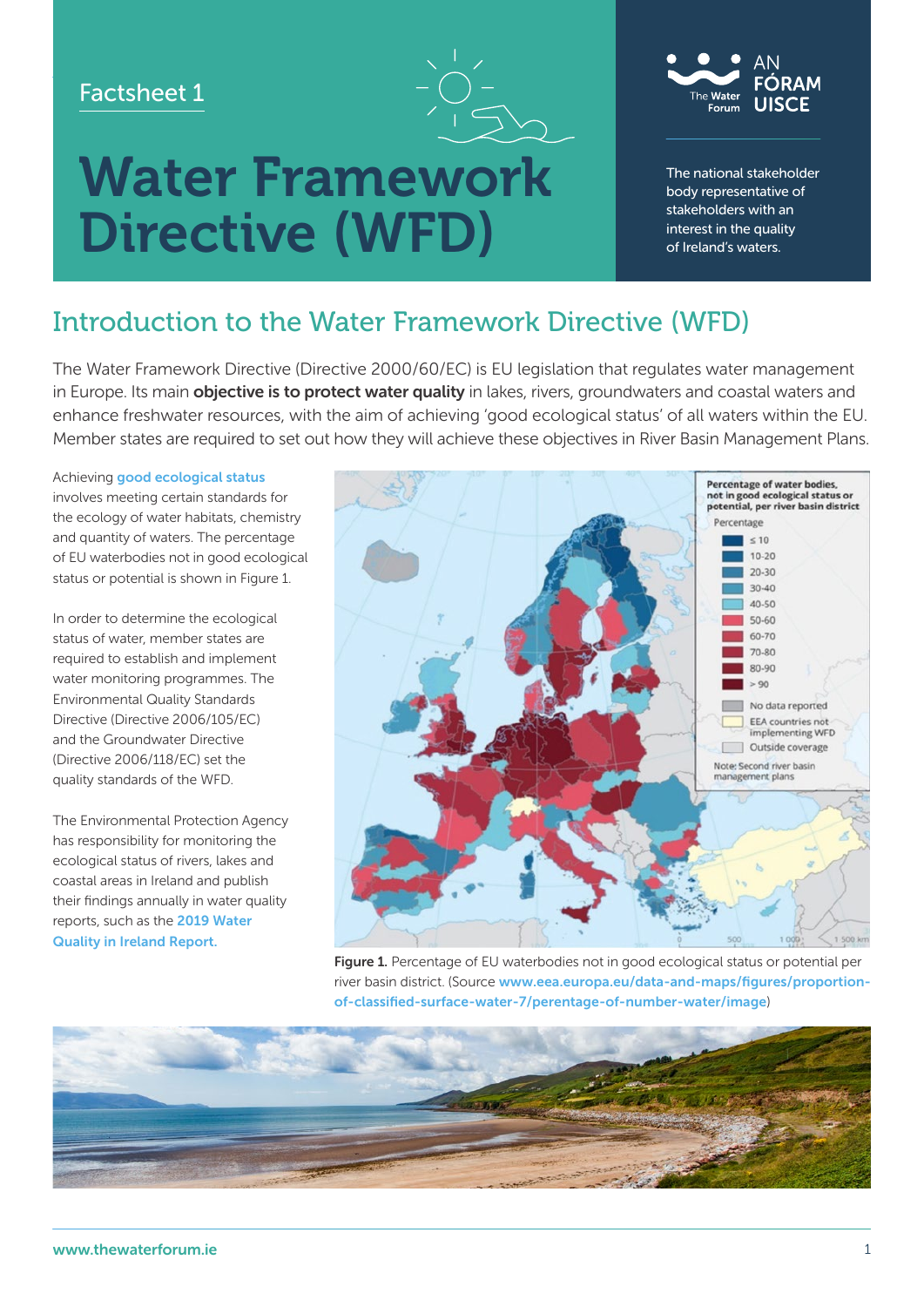

## Directives that support the Water Framework Directive

There are a number of other EU Directives that support the WFD and these are often referred to as Sister or Daughter Directives. These include:

#### EU Habitats Directive

EU Habitats Directive aims to contribute towards the conservation of biodiversity and requires member states to maintain or restore natural habitats and species which are considered threatened in the EU territory. The National Parks and Wildlife Service have a key role in protecting Ireland's habitats and species and the surveillance of habitat and species conservation status, which they report under Article 17 every six years [\(2019 Report\)](https://www.npws.ie/sites/default/files/publications/pdf/NPWS_2019_Vol1_Summary_Article17.pdf).

#### EU Bathing Water Directive

EU Bathing Water Directive sets the standards to protect bathing areas under the WFD, where member states are required to monitor and assess the bathing water quality under two parameters of (faecal) bacteria. They must also inform the public about bathing water quality and beach management. The EPA is the bathing water quality regulator and annual reports are published on Bathing Water Status in Ireland, while the EU provide a summary report for all member states (Figure 2).



Figure 2. 75% of Ireland's bathing waters are at good status: Source EEA [State of bathing water 2020](http://www.eea.europa.eu/themes/water/europes-seas-and-coasts/assessments/state-of-bathing-water/state-of-bathing-water-4) and further information is available at [www.beaches.ie](http://www.beaches.ie)

#### EU Drinking Water Directive

EU Drinking Water Directive sets the standards for drinking water quality across Europe. The EPA is the drinking water quality regulator responsible for enforcing the regulations in public water supplies. Drinking water sources can get contaminated by pollution or poor land management practice. Drinking water source areas are 'protected' areas under the WFD and assessment and monitoring of drinking water is carried out by Local Authorities and Irish Water, with reports sent to the EPA who produce an annual report on [Drinking Water Quality in Public supplies](https://www.epa.ie/news-releases/news-releases-2020/while-the-quality-of-drinking-water-in-public-supplies-remains-high-supplies-to-over-1-million-people-are-vulnerable-to-failure-says-epa-director-general.php) and [Drinking Water Quality in private](https://search.epa.ie/s/search.html?collection=epa-2021-search&query=water+quality+private+supplies&f.Tabs%7Cepa-2021-publications=Publications) 

[supplies](https://search.epa.ie/s/search.html?collection=epa-2021-search&query=water+quality+private+supplies&f.Tabs%7Cepa-2021-publications=Publications). Irish Water's National Water [Resources Plan](https://www.water.ie/projects/strategic-plans/national-water-resources/) sets out a framework for

public water supply over the next 25 years in Ireland, while Group Water Schemes prepare Source Protection Plans for drinking water sources in rural areas.